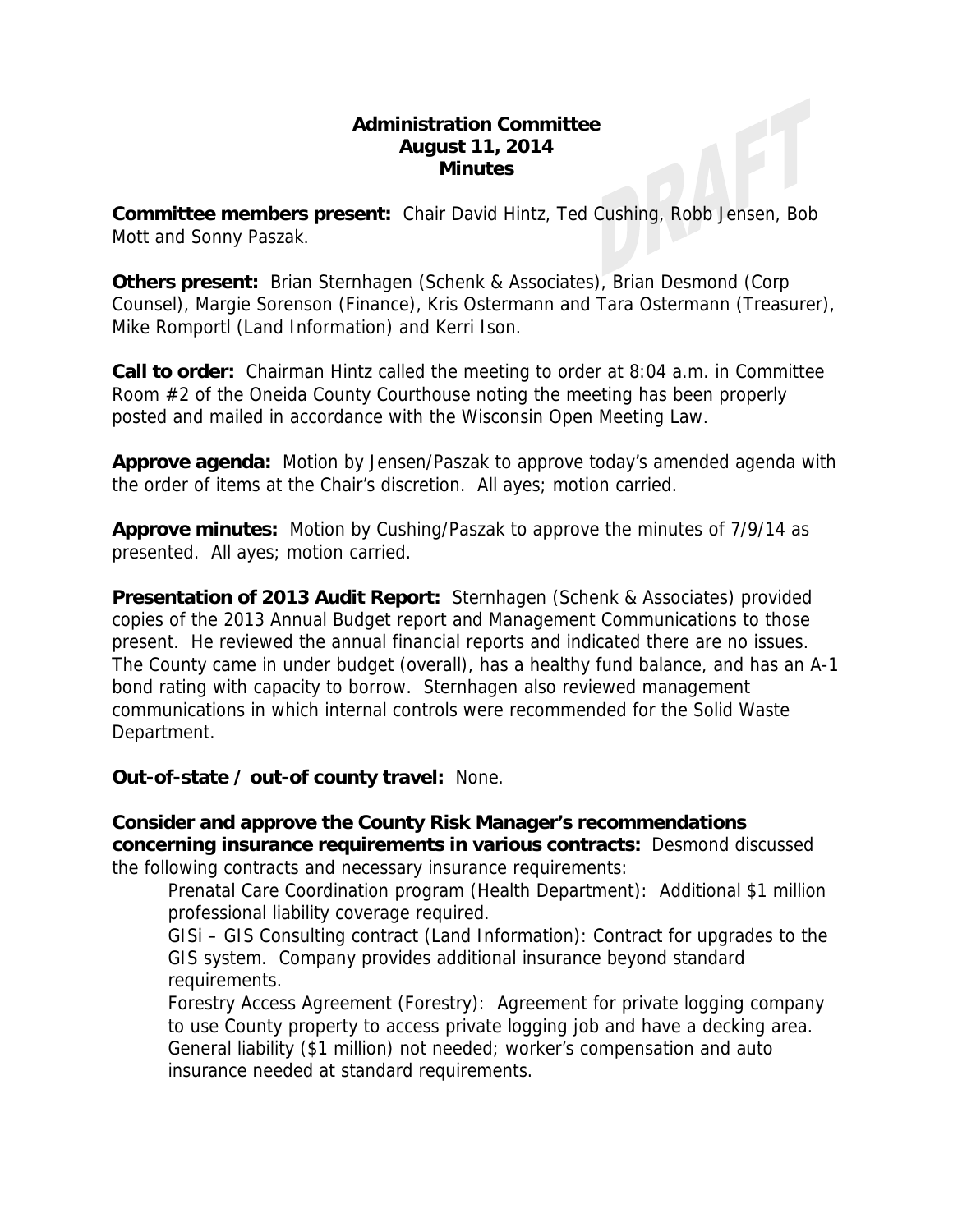MSA Survey agreement: Agreement for surveying at former Daily News property in preparation to possibly sell portions of the parcel. Additional \$1 million of professional liability required.

Motion by Cushing/Jensen to accept the County Risk Assessor's recommendations for Items 6a, 6b, 6c and 6g. All ayes motion carried.

Contract for installation of sprinkler and warning system in the Law Enforcement Center communications room (LEC)

Contract for maintenance of sprinkler heads in the Law Enforcement Center Contract for maintenance of sprinkler heads in the building house the Health **Department** 

Desmond discussed Items 6d, 6e and 6f. All are contracts with Simplex Grinell, a fire suppression company who has done work at the Law Enforcement Center. Contract language favors company regarding liability limits, (limiting to \$1.5 million) and includes terms for Oneida County to bind their insurance company so that subrogation cannot be sought if something goes wrong. The Risk Assessor recommends additional insurance but negotiations have unsuccessful. The Buildings and Grounds Committee is asking the Administration Committee to approve these contracts, knowing these limitations exist. Other options have been investigated; similar companies have similar language/limitations. It was also noted there is maintenance work that must be done prior to an upcoming inspection. Committee discussed the pros and cons of entering into the contracts including the necessity of work, timeline, liability issues, etc. Lengthy discussion followed. Motion by Jensen/Paszak to approve Items 6d, 6e and 6f as presented. Mott stated he is not in favor of the contracts but this is the only option available. Discussion followed. All ayes; motion carried.

# **Vouchers, reports, purchase orders and line item transfers:**

#### County Clerk:

Motion by Cushing/Mott to approve the Clerk's bills and vouchers as read. All ayes; motion carried.

# Treasurer:

K. Ostermann opened and read bids received for 2014 IN REM Services. Motion by Cushing/Paszak to accept the bid from Northern Title & Abstract - \$60/title search; \$15/special assessments; no charge for updates. All ayes; motion carried.

Romportl reviewed list of 2013 IN REM foreclosures and discussed parcels CA-980-1 (foreclose subject to written agreement with neighboring landowner), CR 120-7 (foreclose subject to written agreement with neighboring landowner), PE 111-14, RH 783 (place on hold status), RH 3540 (foreclose with full disclosure), SC 381-1, WR 1776 and WR 1777. It was noted TL 346 has been paid. Motion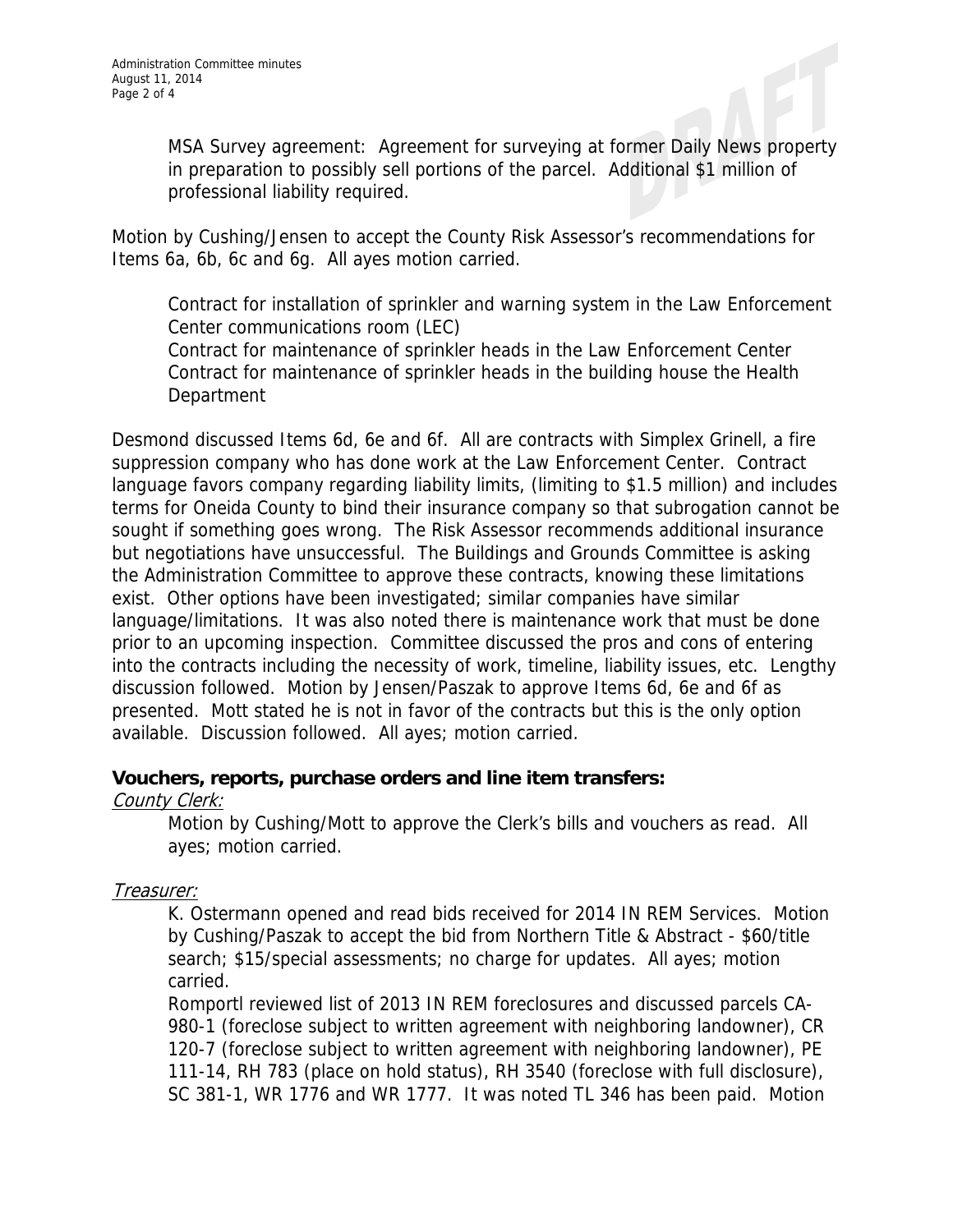by Cushing/Jensen to take the recommendations of staff and proceed with the 2013 IN REM foreclosure process. All ayes; motion carried.

Deputy Treasurer Vacancy Position Analysis/2015 LTE request: K. Ostermann reported Kathy Skinner has taken a position in the Finance Department, leaving the 50% Deputy position vacant. She discussed the need to fill the position as soon as possible. Ostermann requested the position be increased to 55% (effective 01/01/15) and reduce LTE hours to 200 hours to help cover costs. Fiscal impact is approximately \$2,500. If the increase to 55% is not approved, the 2015 LTE request will remain at 240 hours. Ostermann indicated LTEs cannot do many duties that a Deputy can (i.e. handle money) and the necessity of filling the part-time position as soon as possible. The request will be heard at LRES on 8/13/14 if approved by the Administration Committee. Lengthy discussion followed. Motion by Jensen/Mott to pass the position request to LRES without a recommendation. Discussion followed. Roll call vote: Cushing-nay; Jensen-nay; Mott-nay; Paszak-nay; Hintz-nay. Motion failed. Lengthy discussion ensued. Motion by Cushing/Mott to forward the position request to LRES with a recommendation as presented. Discussion followed. All ayes; motion carried. Motion by Cushing/Paszak to approve the Treasurer's bills as presented. All ayes; motion carried.

# ITS:

Phone system update and plans: Motion by Cushing/Hintz to table item as Grube is on vacation.

Motion by Hintz/Jensen to approve the ITS bills as presented. All ayes; motion carried.

# Finance:

Motion by Jensen/Cushing to approve the vouchers and blanket purchase orders as presented. All ayes; motion carried.

Sorenson reviewed the general investment summary for the period ending 6/30/14.

Sorenson reviewed the 2015 County Board budget (handouts provided). Discussion followed. Motion by Cushing/Mott to approve the 2015 County Board budget as presented. All ayes; motion carried.

Sorenson reviewed 2015 Finance Department budgets (handouts provided). Discussion followed. Motion by Cushing/Paszak to approve the 2015 Finance Department budgets as presented. All ayes; motion carried.

Motion by Hintz/Jensen to approve the line item transfers for Public Health, Department on Aging, Emergency Management, Library and Forestry as presented. All ayes; motion carried.